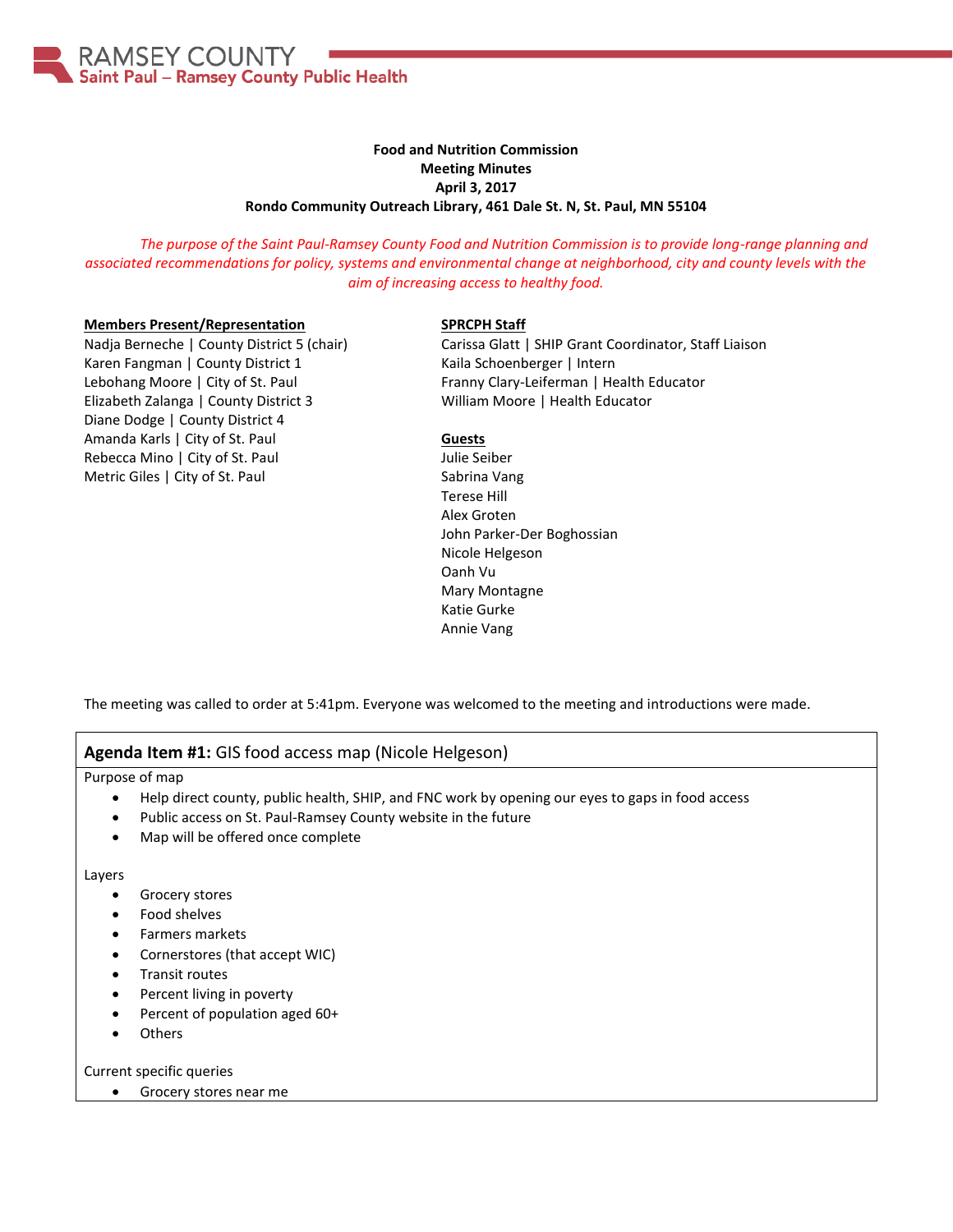

- Transit routes and neighborhoods
- Farmers markets in Ramsey County
- No vehicle in household
- Want something added? Send to Carissa by April 24

Discussion and suggestions

- List data sources and criteria for choosing the data
- Keep in mind people may be feeding themselves in ways that we can't see from the map
- Have a link for "something is missing" on website
- Need a key or legend
- Rec centers with community and after school programs may be important to include because kids may be responsible for getting food in their family
- Decided not to add meal programs because this is a resource for planning and increasing food access
	- o Have link to food access resource for communities on website
		- o <http://www.hungersolutions.org/map/>
- Add layer with zoning
- Add percentage in wealth
- Include instructions for how to use the map

### Action Items:

• Send specific queries or other comments to Carissa by April 26

# **Agenda Item #2:** Review Food Code (Amanda Karls)

What is the food code?

- Regulations that deal with safe food handling
- Amanda looked at it with the eye of our vision statement

Rule 4626.00, subp. 35

- Makes it unclear what types of community meals will be regulated (e.g. family/community get-togethers)
- Provision is unnecessary and may make things complicated

Overall observations

- Food code is 200 pages of technical language barrier to those wanting to start a small business, especially immigrants
- Future comments could include making this process easier
- Unnecessary regulations that may not enhance safety might be helpful for environmental health to review the document

What is the next step?

- Review the proposed draft language for rule 4626.00, subp. 35 (attached)
- Send changes or comments to Amanda [amandajgkarls@gmail.com](mailto:amandajgkarls@gmail.com)
- FNC will decide on final proposal at next meeting and send to the food code

Everyone is welcome to review the food code and bring up other topics for improvement: LINK

### Action Items:

Review proposed draft language and send changes or comments to Amanda and Carissa by April 26

**Agenda Item #3:** Community engagement discussion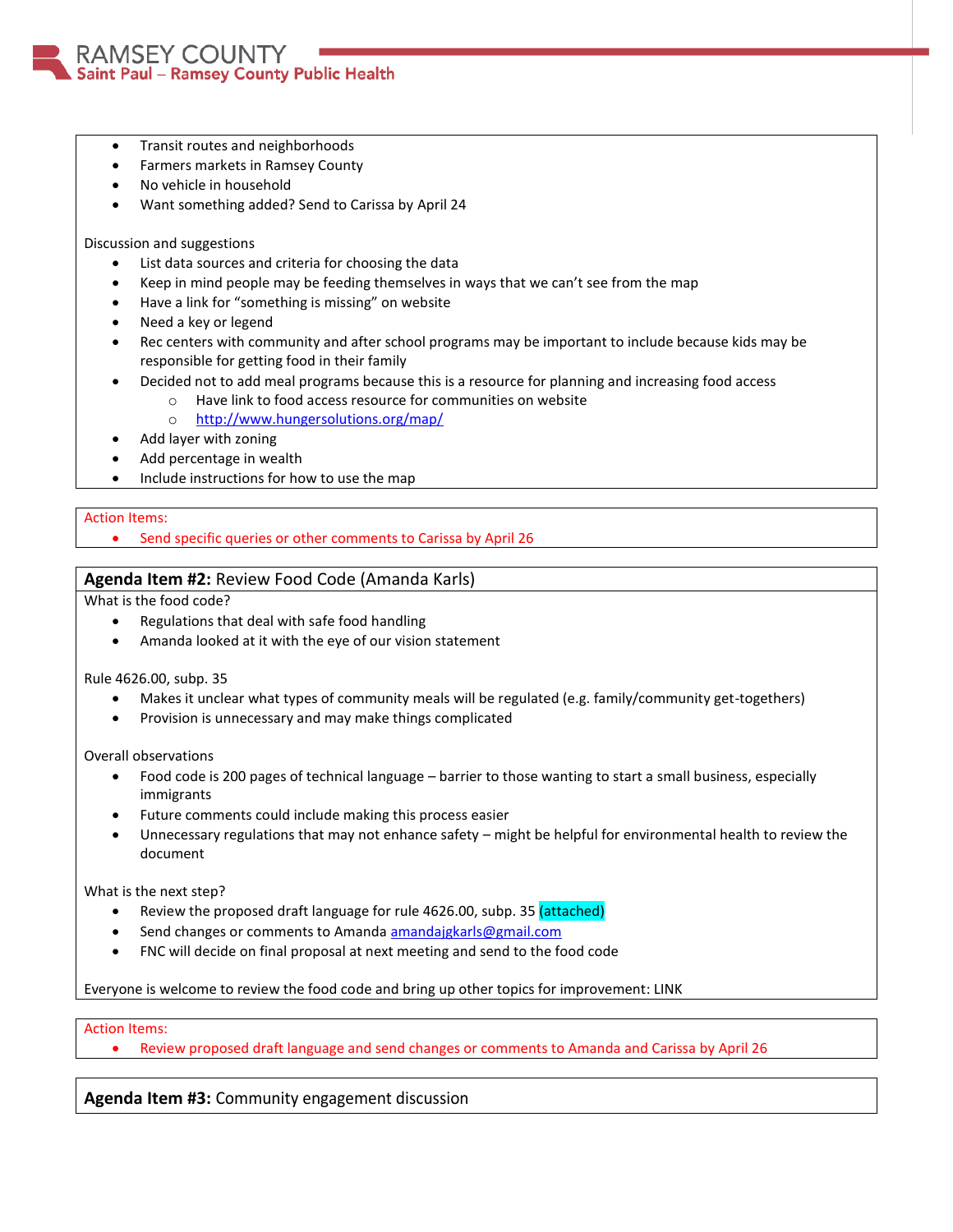AMSEY COUNTY Saint Paul - Ramsey County Public Health

#### Goal

- Create relationships with communities and organizations
- Establish FNC as a trusted source for food access information

2-pronged approach to community engagement

- Community listening sessions
	- o What does this look like? Where can we engage people? What should we focus on?
	- o Tabling at events Highland Fest, Cinco de Mayo (West Side), Rondo Days, Peace Celebration, etc.
		- People do not want to do a questionnaire
			- Something like a "bean in a bucket" for most important issues
- Contact organizations
	- o Learn about community needs and food access from other organizations
	- o Focus attention on community members that need better food access, but do not exclude anyone that has comments or suggestions
	- $\circ$  List of organization and questions to guide the conversation on google doc: [https://docs.google.com/document/d/1XebLd39-](https://docs.google.com/document/d/1XebLd39-M1ckqzWHE67T_exuGTFP76imiIm6sIJyE4A/edit?usp=sharing) [M1ckqzWHE67T\\_exuGTFP76imiIm6sIJyE4A/edit?usp=sharing](https://docs.google.com/document/d/1XebLd39-M1ckqzWHE67T_exuGTFP76imiIm6sIJyE4A/edit?usp=sharing)
		- **Sign up to contact at least one organization**
		- Write summary of conversation and send to Carissa by April 26
	- o Parking lot item for future discussion: communications of FNC- what do we do? Who are we?

## Action Items:

- Sign up to contact at least one organization here: [https://docs.google.com/document/d/1XebLd39-](https://docs.google.com/document/d/1XebLd39-M1ckqzWHE67T_exuGTFP76imiIm6sIJyE4A/edit?usp=sharing) [M1ckqzWHE67T\\_exuGTFP76imiIm6sIJyE4A/edit?usp=sharing](https://docs.google.com/document/d/1XebLd39-M1ckqzWHE67T_exuGTFP76imiIm6sIJyE4A/edit?usp=sharing)
- Write summary of conversation and send to Carissa by April 26

# **Agenda Item #4:** Setting Goals

- Think about long-term (1 year) and short-term (6 months) goals for FNC
- Vote at next meeting

# Action Items:

Prepare for goal setting and possible voting next meeting

# **Agenda Item #5:** Housekeeping

- Co-Chair
	- $\circ$  If someone does not come forward by May 1 (next meeting), we will draw straws
- Member appointment
	- o Need 3 members from the city
		- City of St. Paul application link[: https://www.stpaul.gov/departments/mayors](https://www.stpaul.gov/departments/mayors-office/committees-boards-and-commissions/boards-and-commissions-listing-and)[office/committees-boards-and-commissions/boards-and-commissions-listing-and](https://www.stpaul.gov/departments/mayors-office/committees-boards-and-commissions/boards-and-commissions-listing-and)
	- o Need 2 members from the county (Districts 6 and 7)
		- County District 6 and 7 application link[: https://www.ramseycounty.us/your](https://www.ramseycounty.us/your-government/volunteer/advisory-boards-committees)[government/volunteer/advisory-boards-committees](https://www.ramseycounty.us/your-government/volunteer/advisory-boards-committees)

# Current member survey

- o Still need some responses
	- <https://www.surveymonkey.com/r/7VH7S7X>
- o Will review results at next meeting